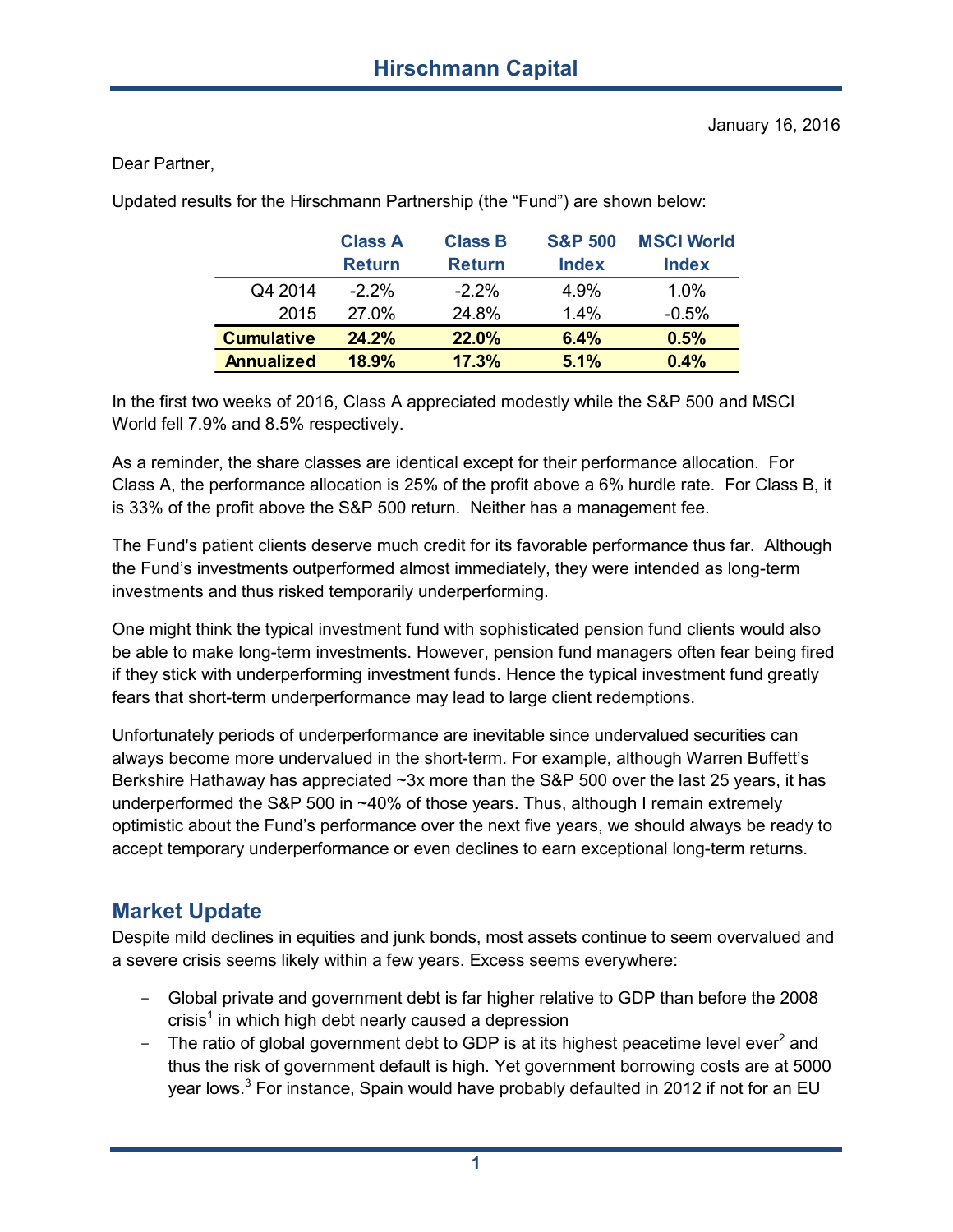bailout, yet it was recently borrowing at negative rates – the lowest in Spain's 547 year history<sup>4</sup>

- In 2015, the median market capitalization to corporate sales ratio of US stocks, which represent more than half of world stock market value, reached its highest level ever – far above levels reached before the 1973, 2000 or 2008 crashes<sup>5</sup>
- Due to an apparent "triple bubble"<sup>6</sup> in debt, construction and real estate, China, the world's second largest economy, used more cement in the last two years than the US did in the entire  $20<sup>th</sup>$  century<sup>7</sup>

# **The Bond Bubble**

Bulls claim central banks (CBs) will keep asset prices high by keeping interest rates low. However, government debt in Japan, Europe and the US is so high that default seems inevitable through extreme inflation or outright failure to pay. For example, over the past 200 years, 45 of 46 of the countries with the US' level of peacetime debt have defaulted. $8$  Further, US debt ratios are as high or higher than the 2007 PIIGS' (Portugual, Iceland, Ireland, Greece and Spain), which all required bailouts between 2008 and 2012.<sup>9</sup> If investors wake from their stupor and realize that most government debt is probably junk, rates will soar leading to defaults, lower growth, market crashes and huge government deficits.

Some argue that CBs won't allow government interest rates to rise. Suffice to say, if CBs could always prevent debt crises, Brazil's government bonds would not be yielding 16%, US Treasuries would have not have been yielding 16% in 1981 and most of the more than 100 government defaults in the  $20<sup>th</sup>$  century would not have occurred. In fact, CBs will probably ultimately make any debt crisis worse because their quantitative easing policies have dramatically increased governments' debt rollover risk by shortening debt maturities.<sup>10</sup>

Others claim rates will remain low because they have remained low since 2009 despite high debt. However, borrowing rates can remain irrational for years before violently correcting (e.g. 1980s Latin American debt crisis, 1997 Asian financial crisis, 2000s housing bubble, etc.).

A market crash doesn't require a major trigger event. There was no Lehman Brothers moment before the stock market crashes in 1929, 1987 or 2000. An overvalued market is analogous to a ruler balanced vertically on a finger; a fall is inevitable due to its unstable position and the trigger (e.g., a tiny breeze or hand movement) is incidental.<sup>11</sup> That said, there are currently no shortage of potential triggers that could send rates soaring (e.g., a recession that reveals governments' financial frailty, a major default that causes investors to reassess risk everywhere, a small bond price decline that turns into an avalanche due to algorithmic trading and reduced broker/dealer market-making, etc.).

If a government debt crisis occurs, it seems likely to trigger far worse inflation than the 1970s Great Inflation. The Great Inflation was ended by record Fed interest rate hikes, which signaled its intention to halt inflation even at the cost of recession and higher government debt. However, government debt in the US, Europe and Japan is far higher now than in the 1970s, so large rate hikes now would probably trigger an outright government default. Thus, if a debt crisis occurs,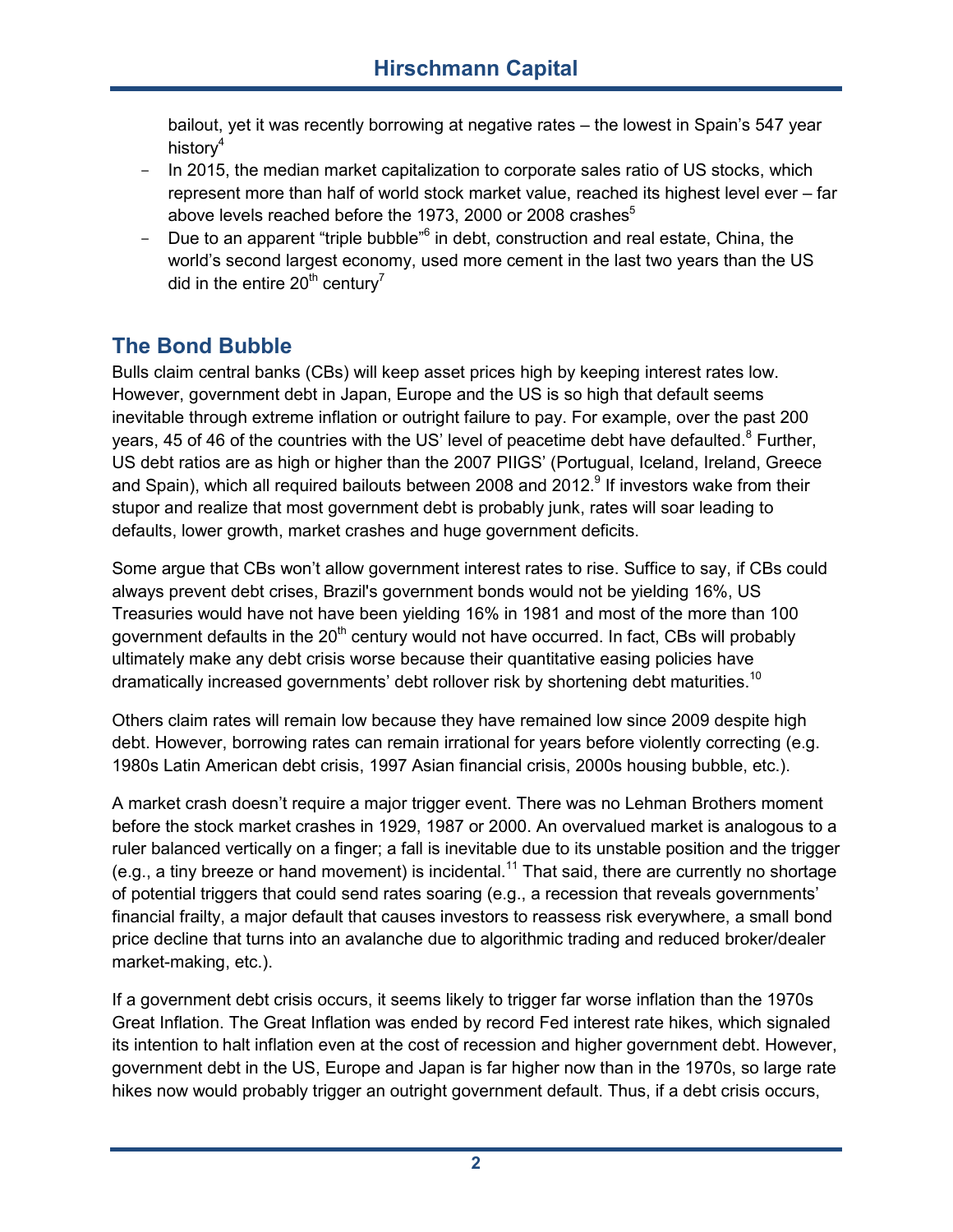CBs would need to let inflation remain high until the real value of government debt had been substantially reduced.

In many ways, the Japanese, European and US governments are similar to failed highlyleveraged financial entities such as Long Term Capital Management, Countrywide Financial and Bear Stearns. Those entities were profitable for years as they borrowed short-term debt to fund long-term assets, such as securities and mortgages. However, when asset prices fell, the entities collapsed as lenders cut off funding. Similarly, the aforementioned governments are heavily reliant on short-term debt. The difference is that, instead of securities or mortgages, governments' long-term assets are future budget surpluses. Unfortunately, lenders' confidence about these future surpluses can suddenly change (e.g., the PIIGS collapse after 2007). Presently markets seem calm because budget deficits seem sustainable due to low government borrowing rates and tax revenues inflated by asset bubbles (e.g., capital gains). But just wait.

## **Gold-Linked Securities (GLS)**

The Fund has increased its allocation to gold-linked securities (GLS), which are equity-like securities whose value is correlated with gold. This increase seems prudent because:

- Using the Fund's proprietary valuation method, gold remains far below its average valuation over the last 5, 10, 45 and 100 years, despite long-term increases in nominal and inflation-adjusted gold prices. Thus, gold seems highly likely to appreciate over the long-term, and, if it does, the GLS are likely to appreciate by a much greater amount. (To protect the Fund, I am not disclosing the Fund's specific GLS holdings or its gold valuation method.)
- Since the GLS seem extremely undervalued at current gold prices, they seem likely to appreciate even in the unlikely event that gold plunges. As shown in the next section, the Fund's GLS appreciated in 2015 despite a ~12% gold price decline.
- A global government debt crisis seems highly likely and would probably cause at least a 400% gold price increase and an even greater GLS price increase.<sup>12</sup> Further, a bet against the bond bubble should be bigger now than a few years ago because a bubble becomes increasingly likely to burst as it ages.

Since gold's value does not depend on a promise to pay future interest or dividends, it is immune from default, inflation and equity risk. If concern about those risks rises, gold usually rises as it becomes more attractive relative to assets exposed to those risks (e.g., stocks, bonds, loans, real estate, fiat currencies such as the dollar, etc.). In a government debt crisis, gold also usually outperforms cash (e.g., deposits and money-market government debt), which is vulnerable to bank failures and outright government default. During financial crises, the appeal of gold's safety generally dominates the offsetting effect of lower global wealth. Thus, gold rose as global wealth fell during the Great Inflation and the 2008-09 crisis.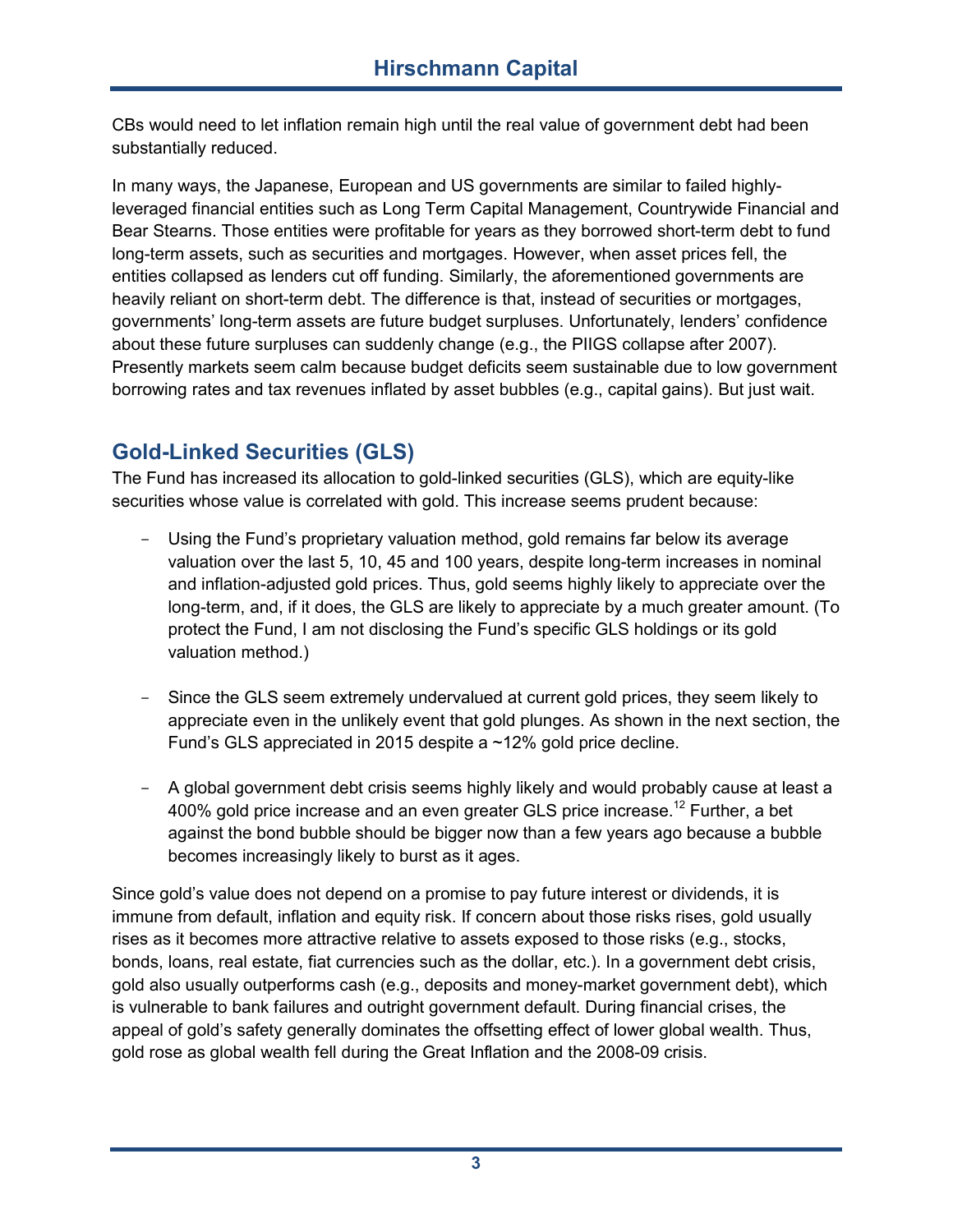## **Hirschmann Capital**

For the past 6000 years, gold has been by far the preferred investment for protecting against default, inflation and equity risk (e.g., the current market value of gold investments dwarfs that of silver, platinum, digital currencies, etc.). This reflects its unique combination of rarity, fungibility, easy storage, extreme durability and wide geographic distribution. Although other non-income producing assets may be immune from some of the same risks, they all have major drawbacks: silver tarnishes; platinum is hard to melt; diamonds are not fungible, rare or liquid (i.e., convertible to cash); collectibles (e.g., art, wine, stamps) are fragile, non-fungible, illiquid and vulnerable to fraud; digital currencies are hackable, intangible and vulnerable to new technologies; etc.

Some say gold shouldn't be in a portfolio because it is likely to underperform bonds and stocks over the very long term (i.e. 20 years). However, gold has historically appreciated net of inflation. Further, holding gold is beneficial even if it underperforms because it reduces portfolio volatility caused by default, inflation and equity risk. For example, gold may be the only major asset with a long-term negative correlation with stocks and bonds.<sup>13</sup> Finally, regardless of the very long term, gold seems likely to outperform over the next five years due to its low valuation, the high probability of a debt crisis and the nosebleed valuations of bonds and US stocks.

Some claim gold can't be valued because it doesn't produce income (i.e., cash flow). However, non-income producing assets can be valued – just not with the usual discounted cash flow calculation. For example, the value of fiat currencies (i.e., exchange rates) can be estimated using purchasing power parity (e.g., the Big Mac Index). Income-producing assets can also be valued without using cash flow. For example, the stock market can be valued with the market capitalization to GDP ratio, which is Buffett's preferred method. Regardless, the Fund's proprietary method is a rational way to value gold and would have accurately predicted longterm gold price changes over the past century.

Some argue that gold's value depends on buyer whim, as with collectibles, because gold's industrial uses are insignificant, unlike oil or copper. However, collectibles' price and valuation histories are brief, volatile and/or opaque. For example, there is no consensus on the historical returns from a broadly diversified art collection – if such a collection could even be easily assembled – and the prices of individual art pieces are highly unstable. Collectibles are probably volatile because buyers' tastes can change suddenly (e.g., from antique furniture to contemporary art or from Rembrandt to Warhol). In contrast, gold's unique physical attributes have allowed it to remain the preferred hedge against default, inflation and equity risk. Thus, gold's long-term valuation using the Fund's proprietary method has been stable over the last century. It seems improbable that will change. That said, gold can be volatile in the short-term – as can any asset.

More recently some have argued that rising real interest rates will make gold less attractive than interest-earning deposits. However, any downside from higher rates is highly likely to be swamped by the positive effect of gold's low valuation and rising concerns about default, inflation and equity risk. For example, gold rose dramatically in the early 1970s and mid-2000s – the recent periods in which real interest rates rose sharply while gold was undervalued.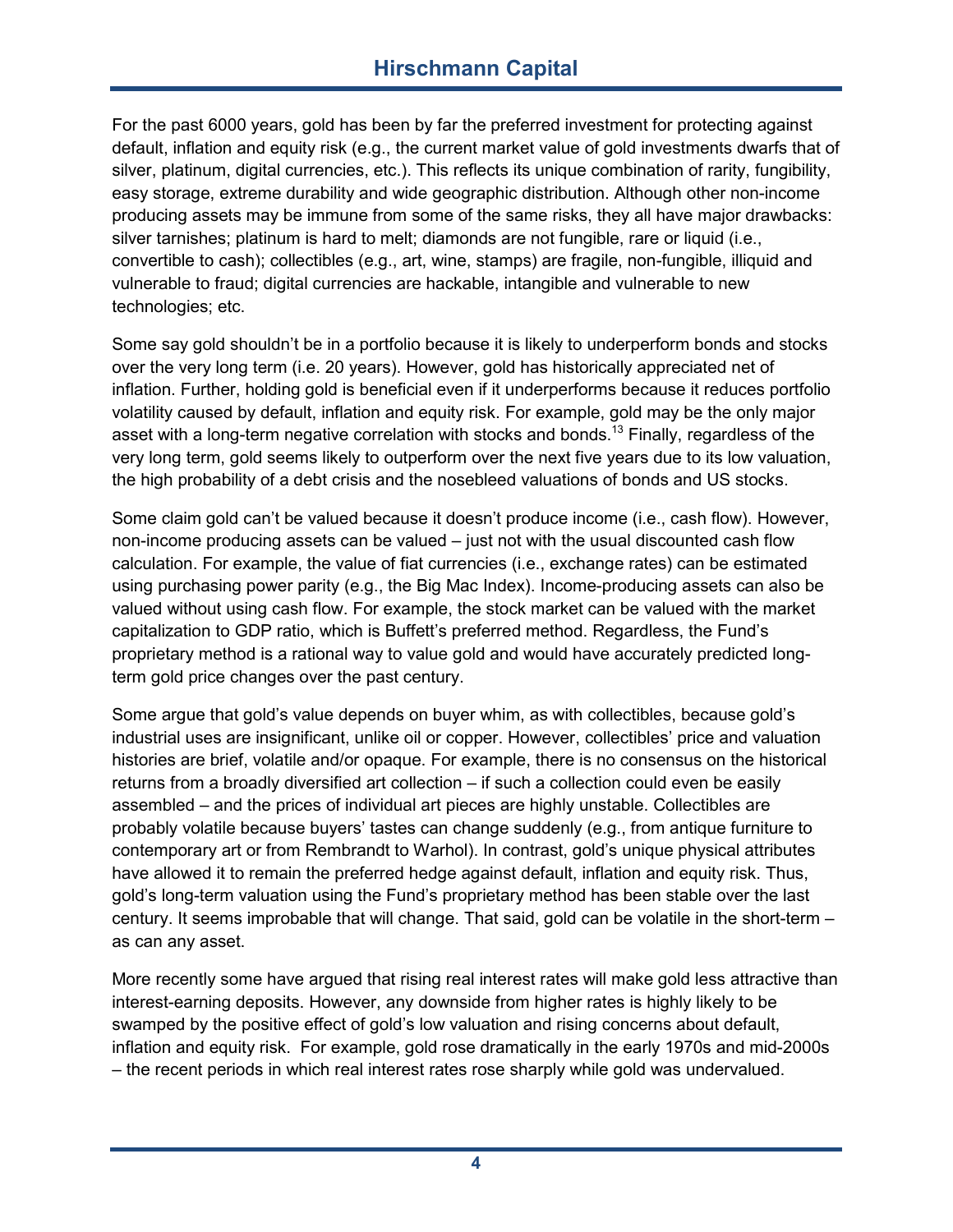### **Hirschmann Capital**

Just after the Great Inflation, some advisors recommended an aggressive 25% gold allocation.<sup>14</sup> However, after a 30+ year bond and equity boom, the typical allocation now seems closer to zero and sentiment toward gold seems awful. For example, 2015 headlines in major publications included: "Gold Is Doomed," "Gold Is Only Going to Get Worse" and "Let's Be Honest About Gold: It's a Pet Rock." Yet hated assets are usually undervalued assets. For example, in 1978, *BusinessWeek's* "The Death of Equities" headline nearly marked the start of an equity boom that may be ending only now.

#### **Portfolio**

The Fund's portfolio is summarized below:

|                                                | <b>January</b> | <b>July</b> |
|------------------------------------------------|----------------|-------------|
|                                                | 2016           | 2015        |
| <b>Category</b>                                | Weight         | Weight      |
| <b>Gold-Linked Securities (GLS)</b>            | 70%            | 35%         |
| Countercyclical China-Related Companies (CCCs) | 20%            | 48%         |
| <b>UK Company</b>                              | 10%            | 17%         |
| Cash                                           | $0\%$          | $0\%$       |
| <b>Total</b>                                   | 100%           | 100%        |

The Fund's 70% allocation to GLS includes a 25% allocation to a single security. The GLS, especially the single security, are perhaps the most attractive investments I have seen due to their extreme potential upside and very low probability of long-term loss. Charlie Munger said it well: "If you only put 20% into the opportunity of a lifetime, you are not being rational."

Although the countercyclical China-related companies (CCCs) allocation has fallen, I expect the Fund to benefit dramatically if China slows further, which seems highly likely. Another example of China's bubbles: Beijing's aggregate land value was until recently seven times England's although its area is an eighth of England's and its population is less than half England's.<sup>15</sup>

While the CCCs remain attractive, the GLS are far more attractive. Even if China's economy slows while the bond bubble continues for another decade, the GLS seem likely to outperform the CCCs and most other assets.

Below is a breakdown of the Fund's 2015 returns:

| <b>Category</b>                                |       | <b>Class A Class B</b> |
|------------------------------------------------|-------|------------------------|
| Gold-Linked Securities (GLS)                   | 8%    | 8%                     |
| Countercyclical China-Related Companies (CCCs) | 18%   | 16%                    |
| UK Company                                     | $1\%$ | $1\%$                  |
| Cash                                           | $0\%$ | 0%                     |
| 2015 Return                                    | 27%   | 25%                    |

As expected, the CCCs appreciated as China continued to slow.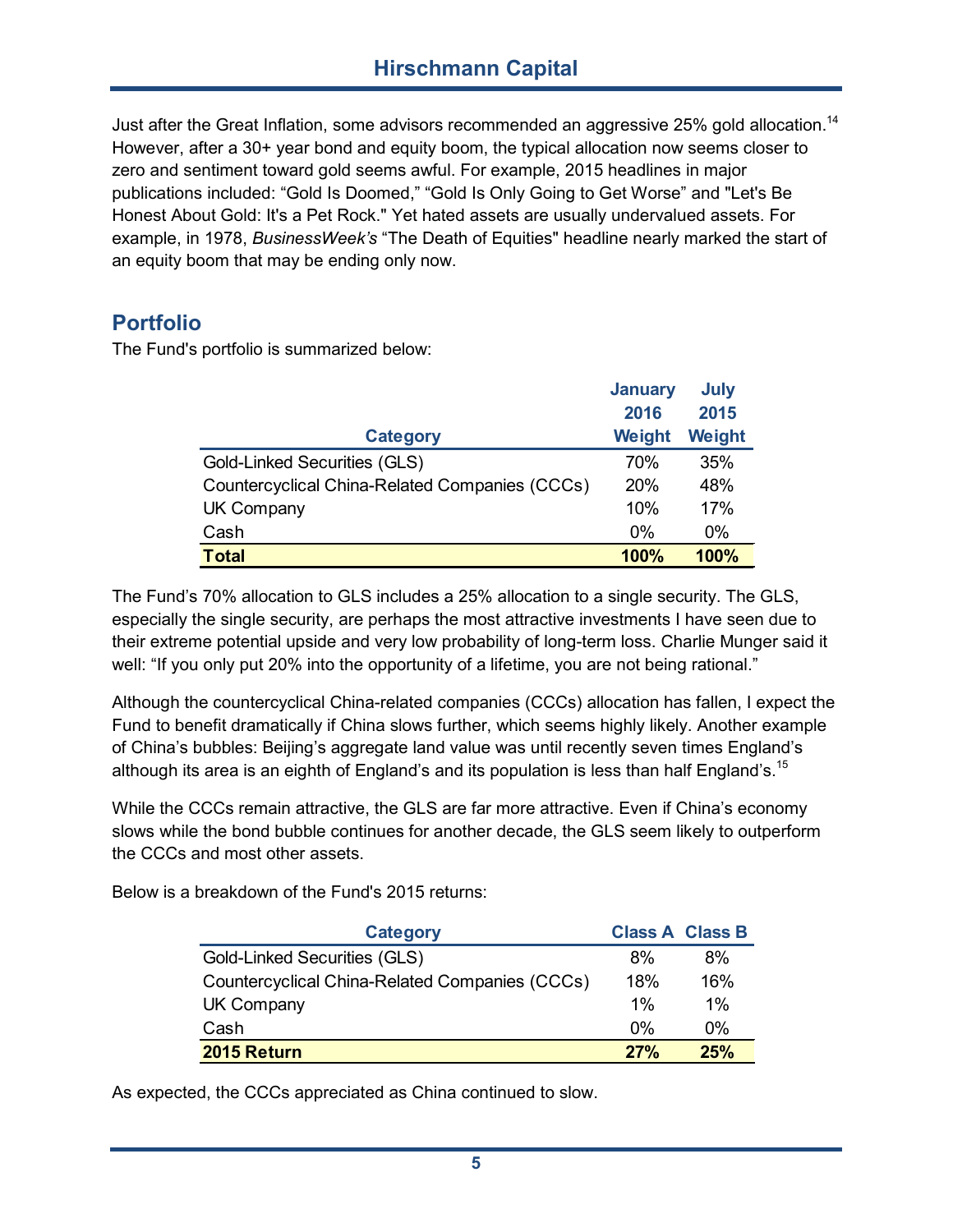### **Other**

As always, I have the majority of my net worth invested in the Fund.

Unlike most mutual and hedge funds, the Fund continues to strive for tax efficiency and has yet to incur any short-term capital gains. In 2H2015, the Fund used new partner contributions to adjust investment allocations without incurring taxes.

The Fund's most important competitive advantage will always be its patient clients, so I greatly appreciate your continued support.

Partners will receive several items over the next six months:

- Account statements will be sent this week and now include both gross and net returns (i.e., returns before and after the performance allocation)
- Tax documents will probably be sent by March
- The Fund's audited financial statements will be sent by May
- The Fund's next letter will be sent in July

Please contact me with any questions or comments.

Kind regards, Brian

Brian@HirschmannCapital.com O: (213) 221-7295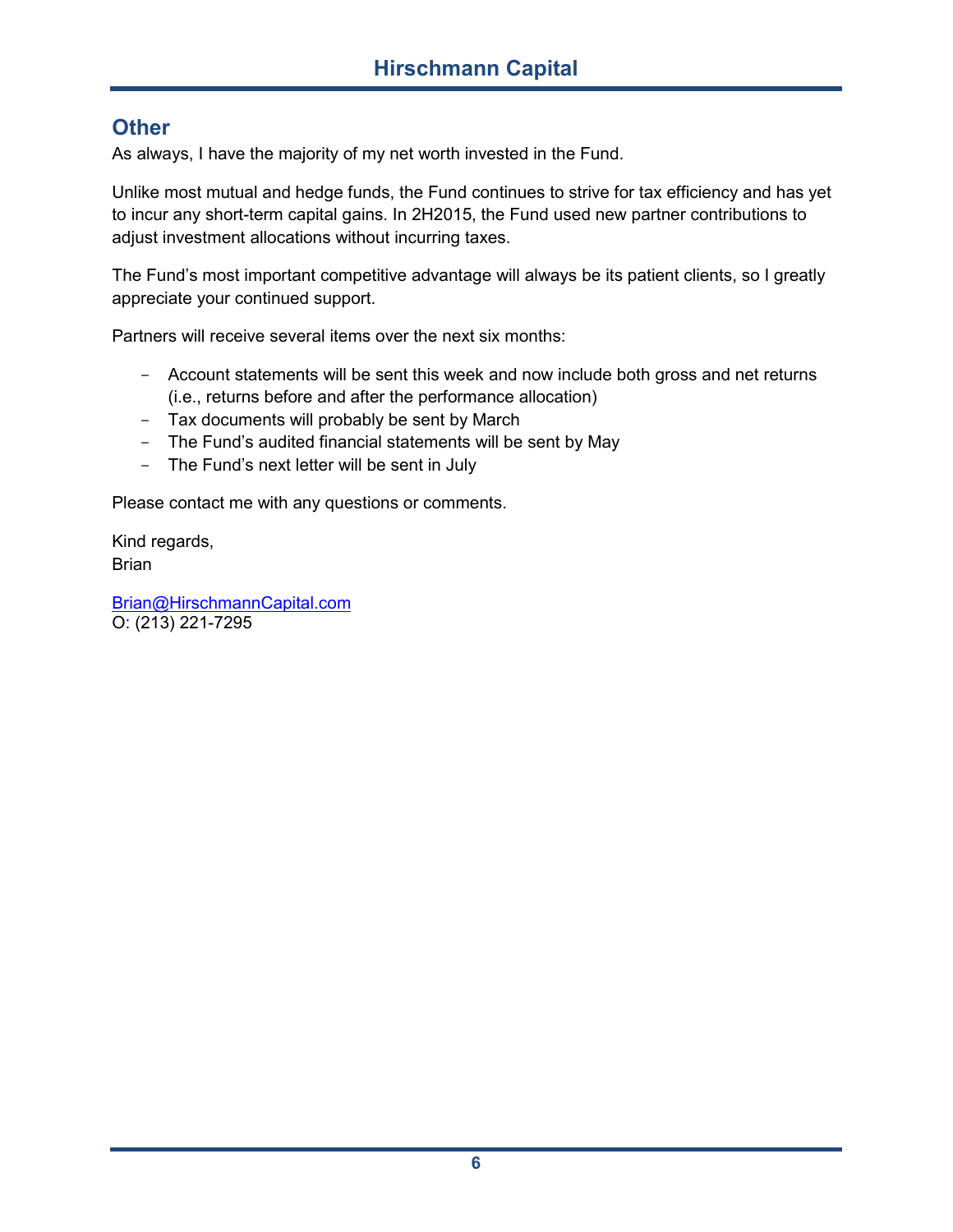# **Endnotes**

- <sup>1</sup> Source: McKinsey Global Institute
- <sup>2</sup> Source: IMF, Carmen Reinhart. As measured by the gross central government debt to GDP ratio since 1900
- <sup>3</sup> Source: Bank of England. "Interest rates" refers to nominal interest rates unless otherwise noted
- <sup>4</sup> Source: Deutsche Bank; *Distant Tyranny: Markets, Power, and Backwardness in Spain, 1650-1800*; *Handbook of Key Global*
- *Financial Markets, Institutions, and Infrastructure* <sup>5</sup> Source: Ned Davis Research. Median market capitalization to sales data is available since 1964
- <sup>6</sup> Credit Suisse seems to have coined the term "triple bubble" in reference to China's economy
- <sup>7</sup> Source: International Cement Review, US Geological Survey
- $\frac{8}{3}$  See Fund's July 2015 presentation
- $^9$  As measured by the gross central government debt to to GDP ratio or gross central government debt to tax revenue ratio

 $^{\rm 10}$  CBs' quantitative easing bond buying shortens government debt maturities by converting governments' long-term debt obligations into short-term debt hidden on CBs' balance sheets (i.e., interest-bearing excess reserves which are equivalent to short-term debt) <sup>11</sup> The ruler metaphor seems to have originated with John Hussman

- <sup>12</sup> This assumes that gold's valuation would increase to at least its 1980 peak level since a global government debt crisis would probably cause worse inflation than the Great Inflation<br><sup>13</sup> Counter worse inflation than the Great Inflation
- <sup>13</sup> Source: *The investment performance of art and other collectibles*
- <sup>14</sup> Source: *Fail-Safe Investing*
- <sup>15</sup> Source: China Vanke, Wharton/NUS/Tsinghua Chinese Residential Land Price Index, Andy Wightman, Knight Frank